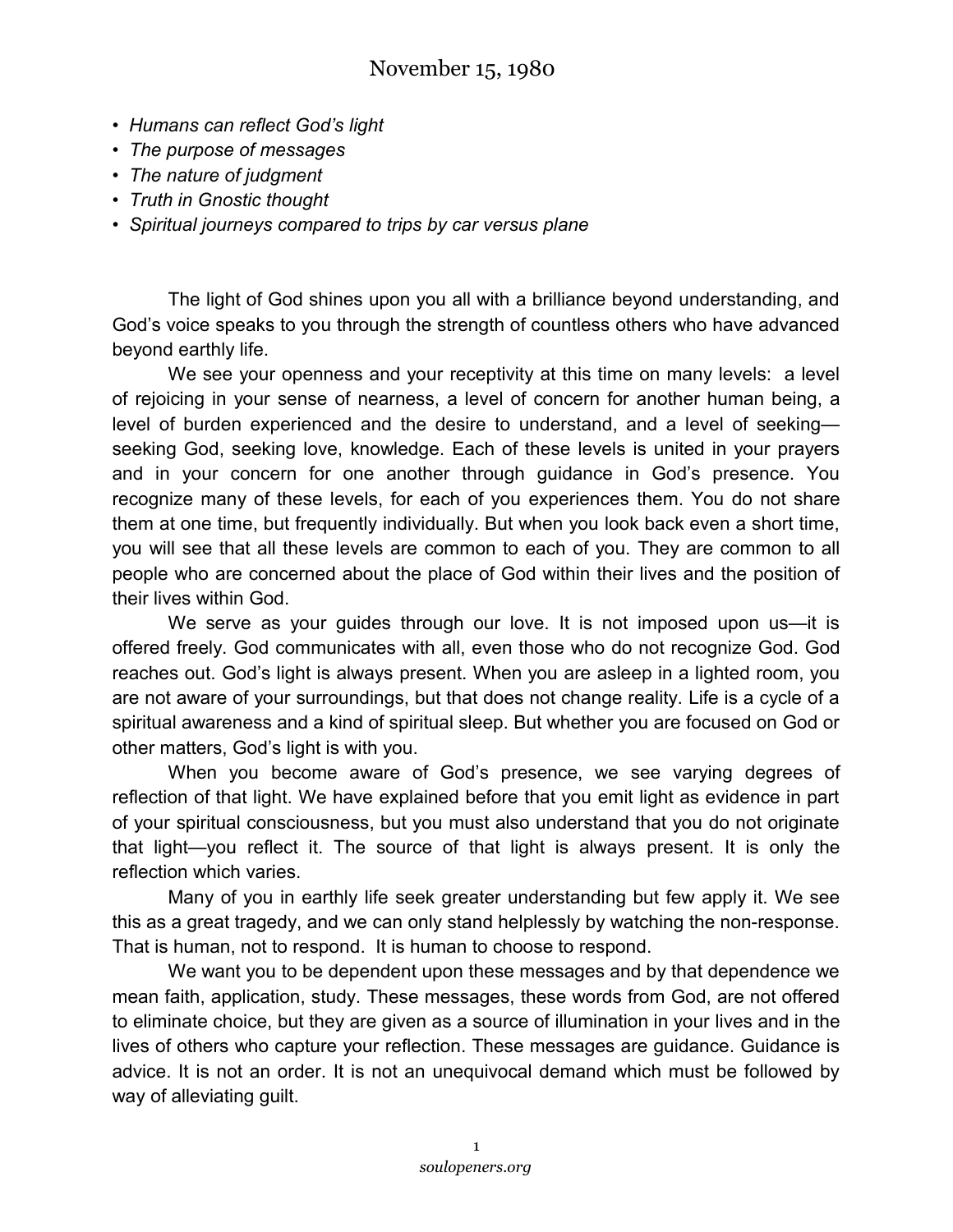## November 15, 1980

God's knowledge is offered as a way of providing meaning to your lives and direction to your activity. Viewed this way, guidance exerts a pull upon those who wish to be drawn closer to God. If you feel dependent upon the content of these messages, that is good, for they are instructive. When you feel pangs of guilt because of failings in your attempts to follow God's guidance, that is wrong. It is natural but not constructive. Guilt plays no part in God's purpose. You must not function in life governed by fear for your lives as a soul. You do not live because you are afraid of what comes after death.

Through the history of religious thought, of theistic teaching, much emphasis has been given to the matter of judgment. There are many who believe that you will be judged harshly or rewarded richly because of activities or decisions made during life. That premise is not correct. There is, however, judgment which takes place in your next life, but you are the judge. You are the person who decides to go forward to God or to reject God. It is the nature of your life which has great influence on the ease with which you make that judgment. So a judgment does occur, but it is in your hands. The matter of choice affects earthly life, but it also directs your spiritual development. That is not a judgment over which you have complete control.

There are many who do not know God. They have not rejected God—they just don't know God. They are not damned. They are not in some way cursed with no future of spiritual enlightenment. The judgment that they ultimately make is based on a knowledge belonging to the soul as a result of the soul's own growth. When the growth is slow, the decision may take more time, but there are countless souls who choose to go forward to God never having known God during earthly life.

Judgment therefore is a part of life. It is in the future of each of you but not to be feared. You are fortunate to know God on different levels at this point in your lives, and for you the future promises to be bright, for you are choosing constantly to find ways of drawing closer to God. In some ways then you are already taking part in the judgment of which we speak. This is not to say that the future is set, that there is no turning back, for that is a matter of your decision, but we can say that you are continually choosing a closeness with God.

There are many ways of choosing a closeness with God. There are many religions, many disciplines, seeking to know God. You express interest in Gnostic beliefs. We could tell you that the understanding achieved through Gnostic thought is fully correct, unerring, and the word which all must listen to, but by giving such information, we would encourage a rejection of other paths. Such a response is not appropriate and would not spiritually nurture you in your study. However, we must say that there is great truth in Gnostic thought. The truth is not demonstrated strictly in the content but in the sincerity of the search. It is the search which is vital.

When you take a trip of great distance, you travel several routes. If you were to remain on one highway, although it led in the general direction of your destination, you might not be successful in arriving as you planned. Trips of great length require